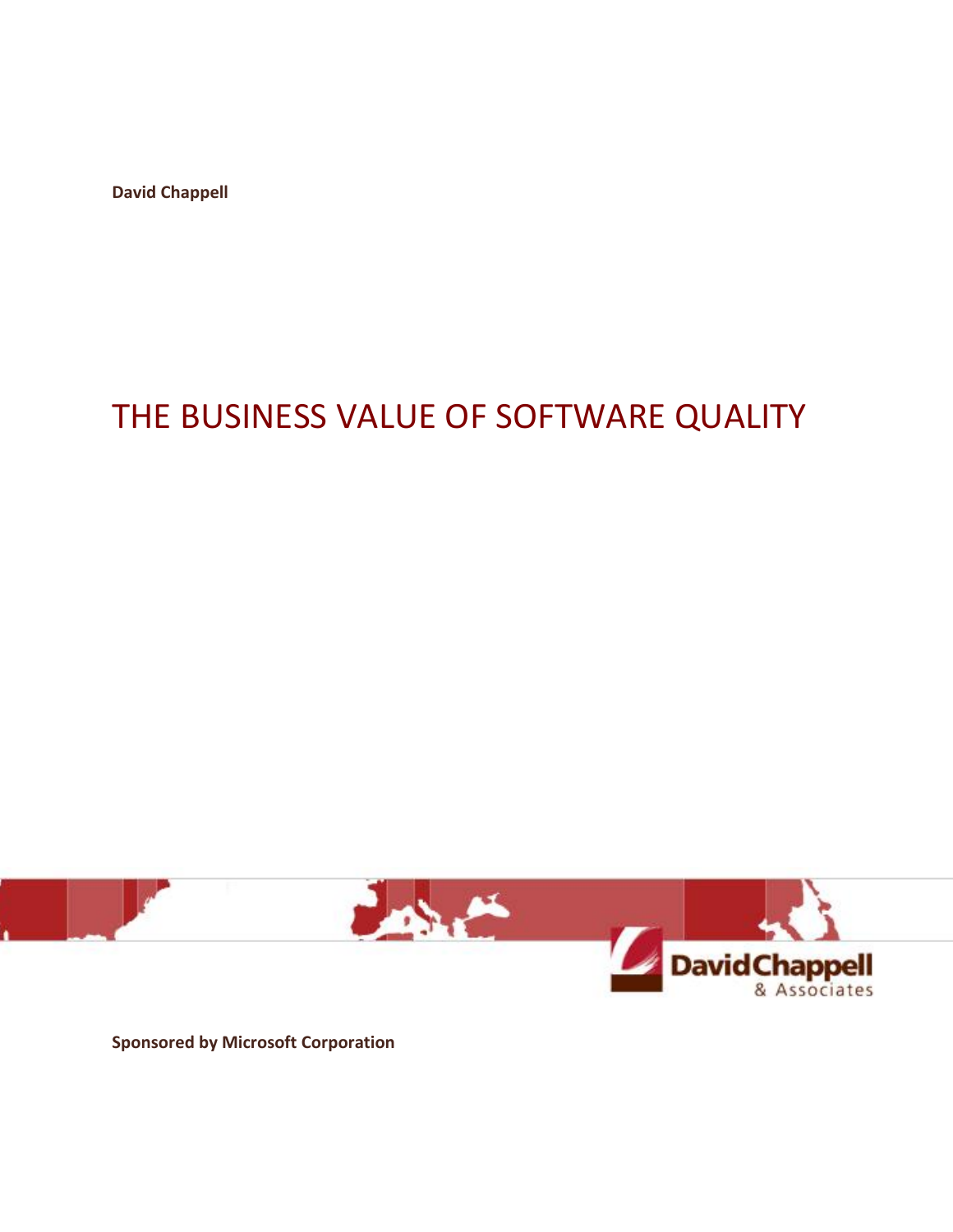Every organization builds custom software for the same reason: to create business value. An essential part of that value stems from the quality of the software. Low-quality software simply has less business value than high-quality software.

But why? What is the business value of software quality? The question isn't simple to answer. Software quality has many components, including functionality, reliability, security, performance, ease of use, and more. One way to examine this question is to divide it into two parts, looking separately at:

- $\Box$ The business value of quality in *externally* facing software, applications used by an organization's customers.
- The business value of quality in *internally* facing software, applications used by an organization's own  $\Box$ employees.

In both areas, the most evident—and usually most important—aspects of quality's value come from the *absence* of quality. While high-quality software can provide direct business value (think of the advantages offered by a great user interface on a mobile phone, for example), it's more often the case that low-quality software destroys value. Because of this, understanding the business value of software quality means focusing largely on the harm caused when that value isn't present, both for externally and internally facing software.

# **The Business Value of Software Quality for Externally Facing Software**

Many organizations, both in business and the public sector, create custom software for external users. If those organizations create great, high-quality software, it can provide significant value. When an organization creates low-quality software, however, business value that might have been created doesn't materialize. Even worse, existing business value might be damaged—the application makes a net negative contribution. Here are two very public examples of the latter situation:

- In April 2011, hackers stole the personal information of more than 70 million customers from Sony's  $\Box$ PlayStation Network, the online gaming component of Sony's popular videogame console. The attackers reportedly exploited a known security vulnerability in older database software.
- In October 2011, Research in Motion (RIM) experienced a three-day email outage affecting users around the  $\Box$ world. According to RIM, the cause was a back-up system that failed to work as expected when the primary system failed.

*The business damage caused by low-quality software builds over time.*

As anyone who reads a newspaper knows, these are just two examples from a large set; Sony and RIM are far from the only companies to have suffered public problems with software quality. Yet whatever the problem and whoever it affects, the business damage caused by low quality software builds over time. Figure 1 shows a typical timeline of the impacts.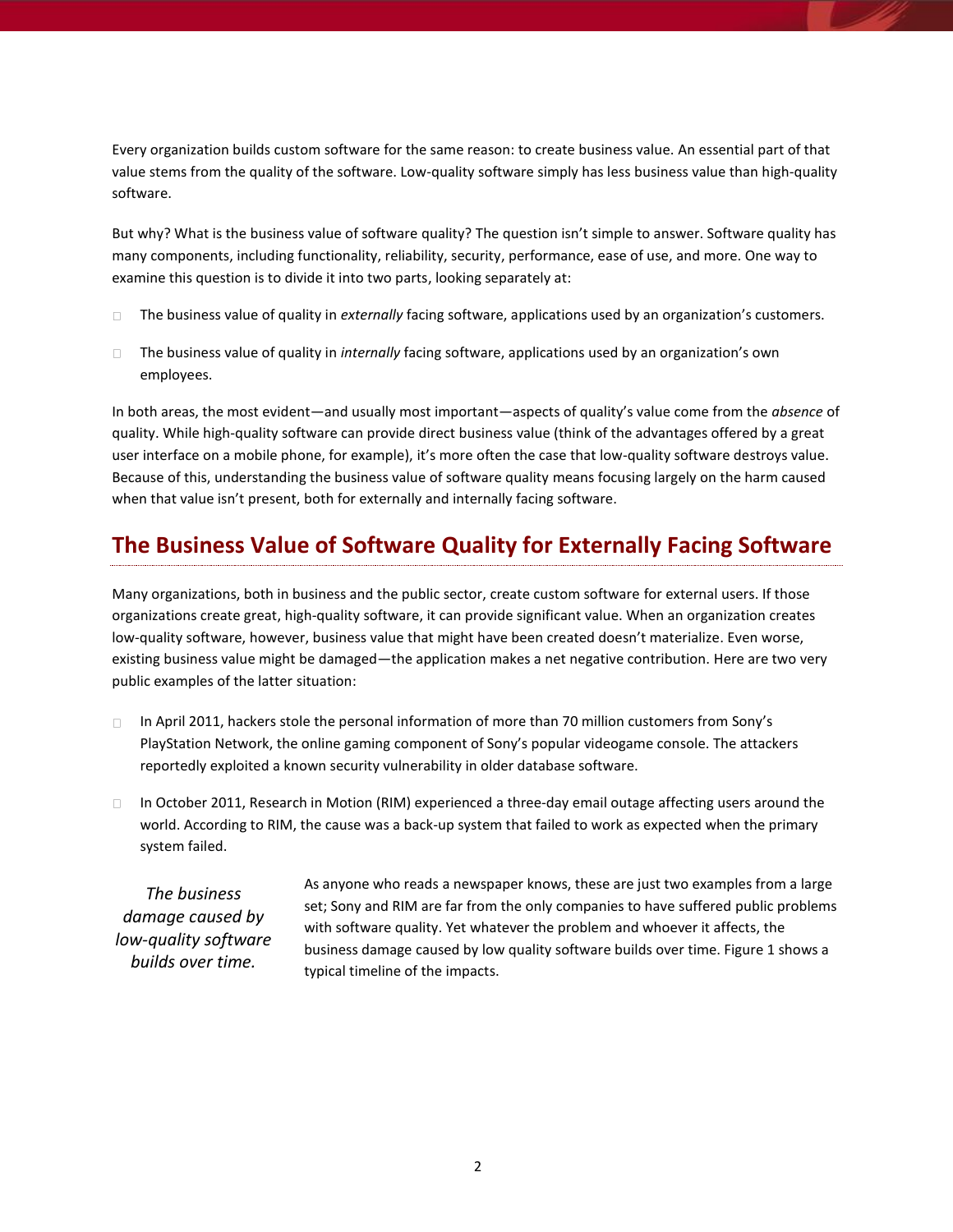

#### **Figure 1: The business impact of low-quality external software used by an organization's customers ranges from immediate financial losses to lower brand equity.**

With a typical external quality problem, such as those at Sony and RIM, the sequence of damages over time commonly includes the following:

- *Financial loss from lost business*. In response to the hacker attack, Sony shut down the PlayStation Network for  $\Box$ several weeks, making it unavailable to customers. Similarly, RIM lost money from an unavailable service customers can't pay for a service they can't use.
- *Financial loss from customer reparations*. Most businesses will try to mollify customers by making some kind  $\Box$ of reparations. For example, Sony offered free gaming once the network was restored. The company also provided an identity theft insurance program at no charge for the affected users.
- $\Box$ *Financial loss from lost customers*. Quantifying the number of customers lost from low-quality software can be hard. Neither Sony nor RIM has published information in this area, for instance. Yet both are in very competitive markets—videogame consoles and smartphones, respectively—and it's all but certain that the quality problems they experienced cost them customers and the profits those customers would have brought. Especially with younger customers, for whom technology has always been part of life, the tolerance for quality problems is low.
- *Financial loss from lawsuits*. In some countries, including the United States, quality problems in external  $\Box$ software inevitably lead to lawsuits from disaffected customers. Both Sony and RIM faced this problem, for example. And while these suits often drag on for years, they can inflict significant losses on the responsible organizations.
- *Lower brand equity for the organization*. A brand embodies an identity—it's how customers perceive a  $\Box$ company. The essence of a brand's value derives from the experiences customers have with the company's offerings. Software quality problems significantly affect these experiences, and the damage builds up over time. With RIM, for example, the outage described above was the latest in a series of reliability problems, something that certainly erodes brand value. The way organizations respond to software quality problems also affects brand value. Many customers felt that Sony delayed disclosure of the PlayStation security breach, for instance, further damaging their view of the firm. Ultimately, lower brand equity leads to fewer customers and a less valuable business.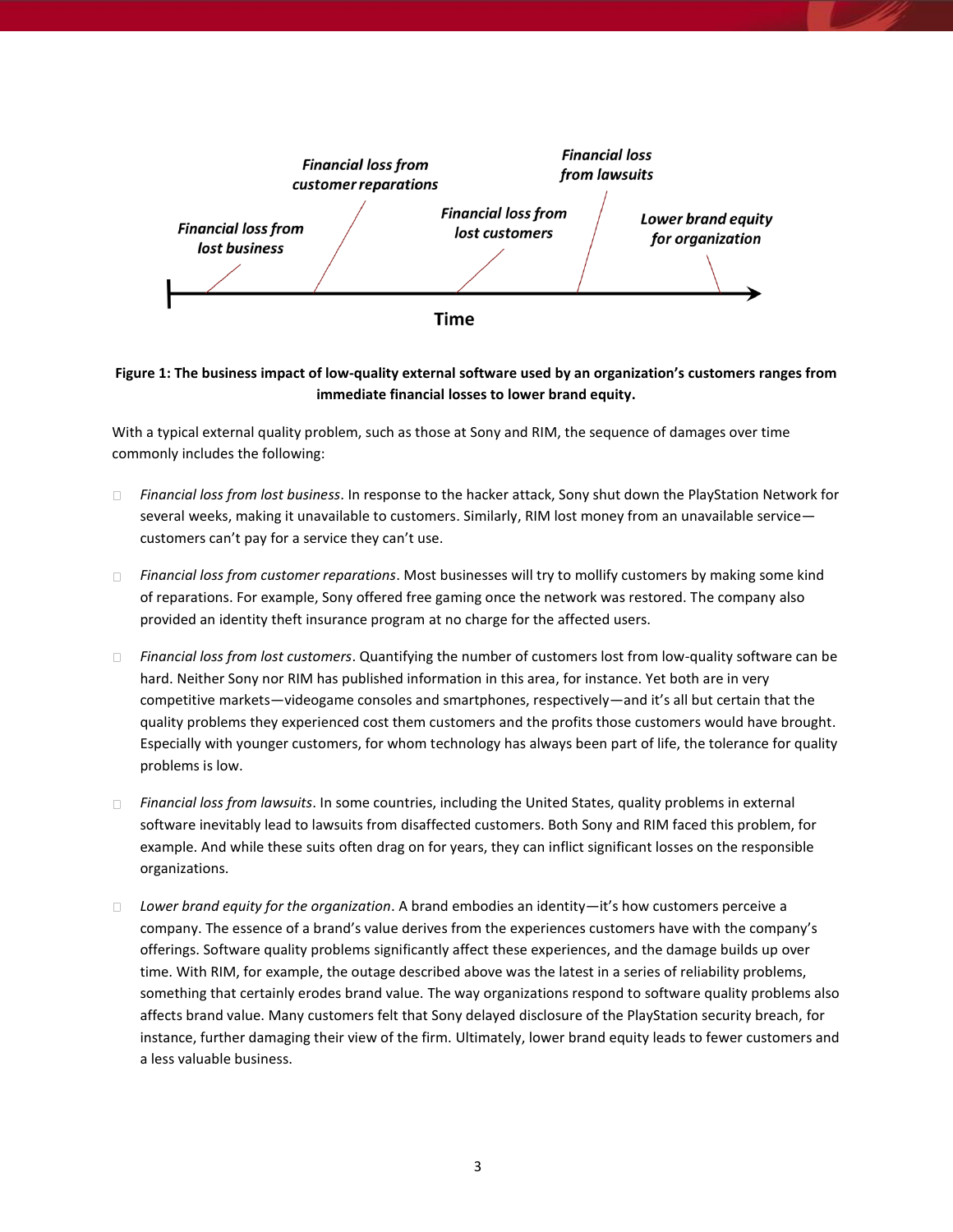With externally facing software, quality problems create a cascade of negative effects for the business. Whether it's a security issue such as the PlayStation Network problem Sony experienced, a reliability problem such as RIM's email outage, or something else, building higher-quality software would have avoided these effects. The connection between business value and software quality is both real and significant.

## **Benefits of Quality for Internally Facing Software**

While many organizations build software that's used by external customers, a large share of custom applications created by enterprises are internal—they're used primarily by the enterprise's own employees. As with externally facing software, high quality internal applications can bring significant business value.

Once again, however, the most important impact of quality happens when it's missing. Low-quality software can cause real business damage inside an organization. And as with the problems caused by low-quality external software, this damage builds up over time. Figure 2 illustrates some of the most common issues and the order in which they typically occur.



### **Figure 2: The impact of low-quality software deployed within an organization ranges from slower adoption to a greater likelihood of development being outsourced.**

The effects of low-quality software used inside an organization include:

- $\Box$ *Slower user adoption*. Many aspects of software quality can affect how quickly users adopt a new application. Poor performance can make the software painful to use, for example, while a badly designed user interface creates a steep learning curve. Whatever the reason, an application that's adopted more slowly slows down whatever business benefit it's meant to provide. A hard-to-adopt application designed to improve a business process, for example, will take longer to provide those improvements then would a higher-quality application.
- *Reduced business benefit from software*. Even if an application doesn't have quality concerns that slow  $\Box$ adoption, it might have other problems that show up as it's used. The most damaging of these are bugs, things that don't work as they should. An application that generates the wrong results clearly isn't providing the intended business benefits. Problems like this can even have an impact outside the organization. For example, the bond rating agency Moody's incorrectly assigned high ratings to billions of dollars in debt products due to a bug in the custom internal application the firm used to model risk. This error led some of its customers to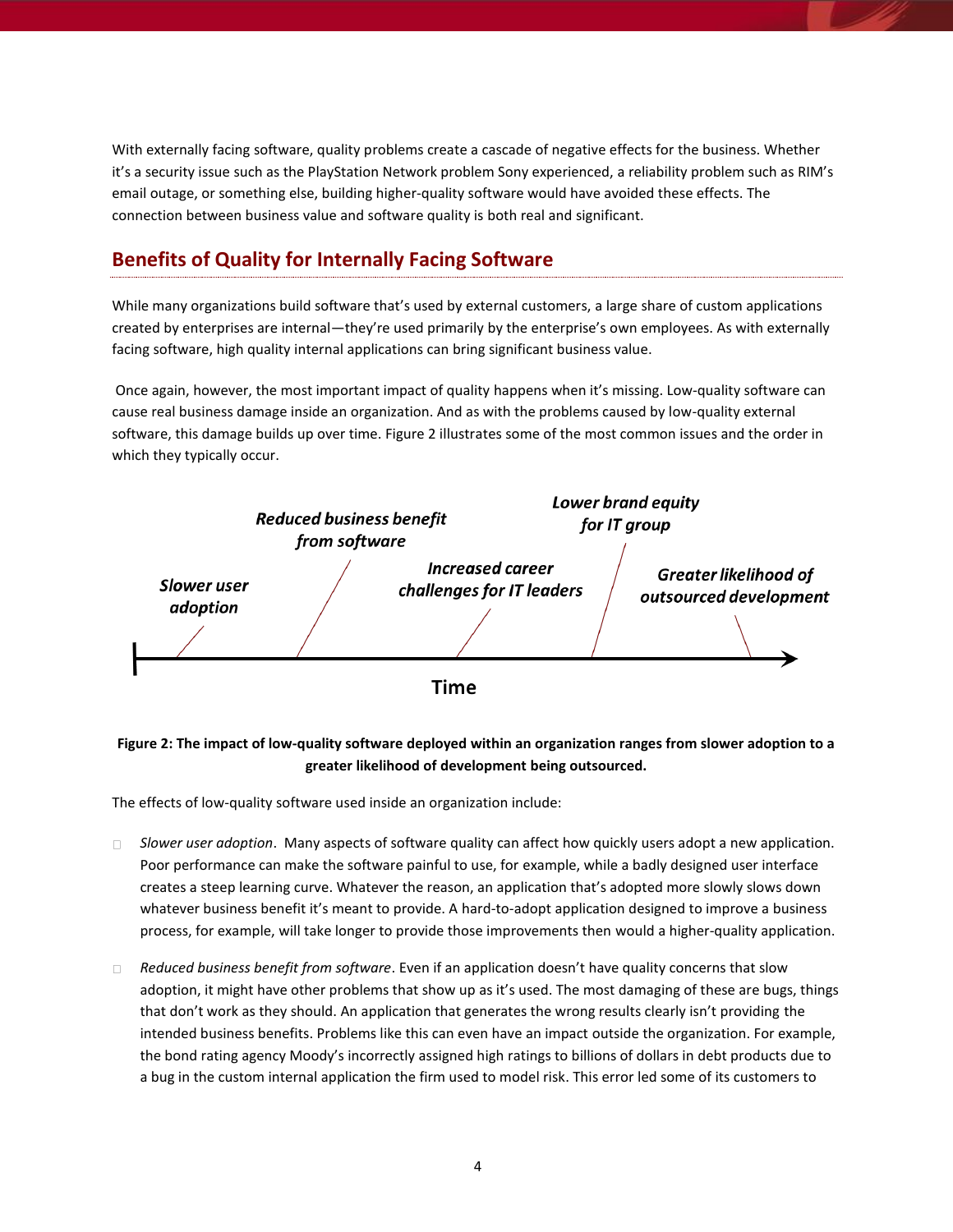invest in products that were significantly riskier than they expected, then to front-page coverage in the Financial Times.

- *Increased career challenges for IT leaders*. Low-quality internal software has an impact beyond just the people who use it. The problems it creates also affect the careers of IT leaders whose teams build that software. Creating custom software consumes significant resources and thus should bring substantial business value. If it doesn't due to quality problems, the IT leaders responsible for that project are very likely to see their career options narrow. Successful custom software development necessarily implies creating high-quality software.
- *Lower brand equity for the IT group*. Low-quality software affects more than just the reputation of the people  $\Box$ who lead its creation; it impacts the reputation of the entire IT group. Once again, it's useful to think about this in terms of branding. Just as customers develop feelings about a company based on their interactions with it, the business groups who act as customers of internal IT develop feelings about their IT group. For an IT leader, managing the brand of this internal IT group is of paramount importance. A significant part of doing this is producing high-quality software.
- *Greater likelihood of outsourced development*. When a company's brand becomes too damaged, its customers flee. The same thing happens to software development organizations in internal IT groups. A development group that produces too much low-quality software will end up with a damaged brand—its internal customers won't want to use it—and so face a higher likelihood of being outsourced. In the past, internal development groups frequently didn't need to have a high quality bar, since there wasn't much competition. Today, however, with the rise of widespread outsourcing, even internal teams must understand that creating highquality software is an inescapable part of maintaining their brand value. In other words, it's essential to keeping their jobs.

*High software quality is fundamental to getting business value from internal applications.*

As with externally facing software, quality problems with internally facing software create a cascade of negative business effects. And even though the business value of quality in externally facing software might seem more visible—the quality problems experienced by Sony, RIM, and others get lots of publicity—high software quality is fundamental to getting business value from internal applications.

## **Conclusion**

Whether it's used by customers or by employees, improving the quality of custom software has real business benefits. Investing in this area, whether for better tools, better training, better processes, or something else, can yield significant returns. Some of these returns are financial—your organization can avoid losses due to quality problems. Others are harder to quantify but no less important, such as avoiding the brand damage caused by a serious security problem. And for IT leaders, the returns can be much more personal, perhaps even determining the course of a career.

The truth is obvious: There's a strong connection between the quality of an application and the business value that application provides. As software works its way into the heart of every organization, every IT leader needs to internalize this reality. It's the only way to create the applications that modern businesses need.